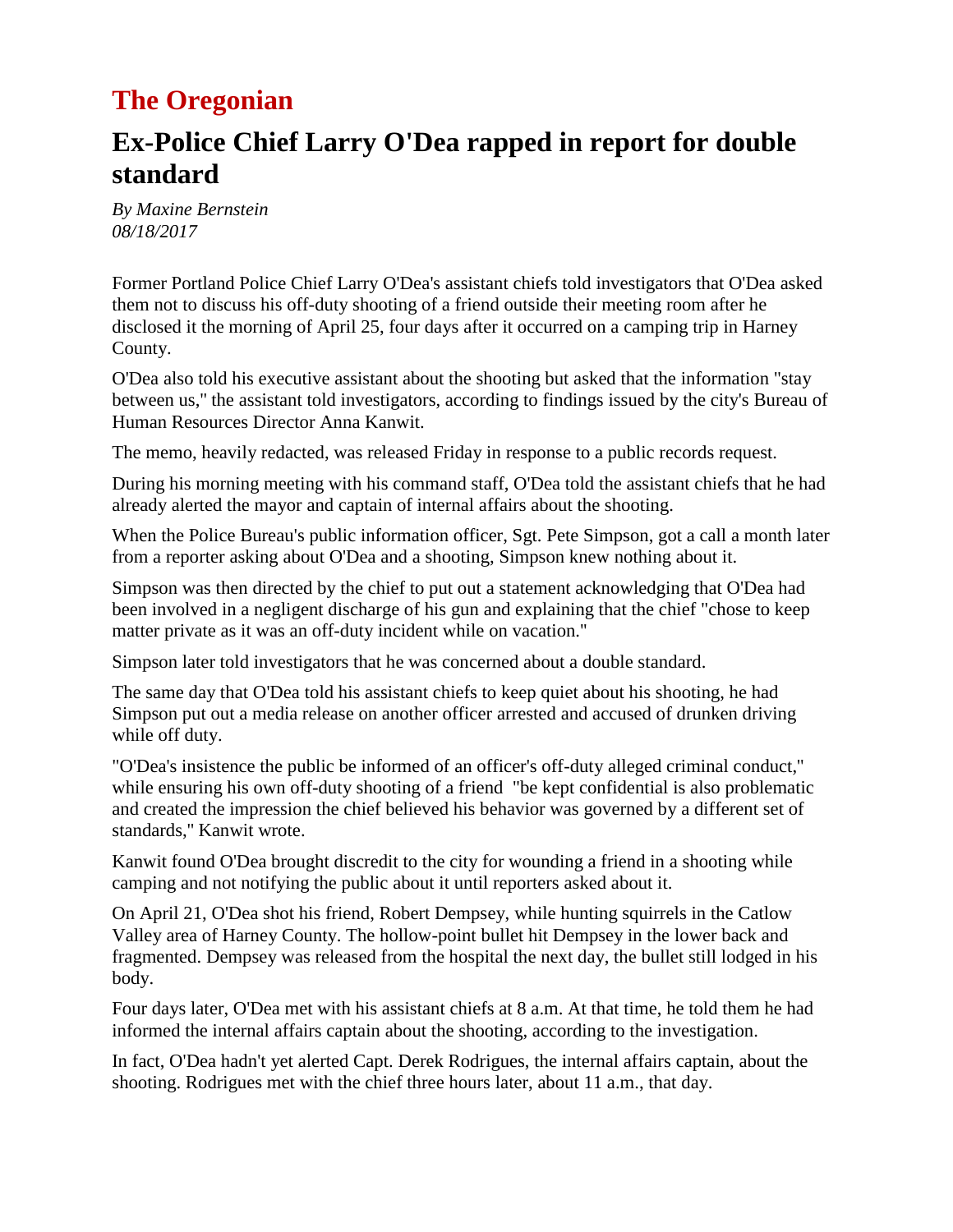The city redacted several lines referencing Rodrigues' testimony. According to sources, O'Dea minimized his shooting to the assistant chiefs and the internal affairs captain, was tearful and never mentioned he had any contact with police officers stemming from the wounding of his friend.

O'Dea also never directed Rodrigues to inform the city's Independent Police Review Division to begin an administrative inquiry into the off-duty shooting – a step that should have been taken immediately.

Based on O'Dea's statements to then-Mayor Charlie Hales, his assistant chiefs and his executive assistant, they all presumed that an administrative review of O'Dea's investigation already was underway, according to the investigation.

Although the assistant chiefs said O'Dea had told them not to discuss his shooting outside of their,meeting, Kanwit didn't sustain an allegation that O'Dea improperly directed or suggested that his assistant chiefs keep his shooting quiet. Some of the assistant chiefs took O'Dea's statements as a "directive,'' others thought he wanted them to keep the matter confidential, she wrote.

"This allegation is not sustained but only because of what appears to be a general lack of forthrightness on the part of O'Dea. It is difficult to determine if O'Dea's actions were a deliberate attempt to keep the incident as quiet as possible,'' Kanwit wrote.

O'Dea lied or left out information during his May 24 interview with investigators from the Independent Police Review Division, Kanwit found. O'Dea claimed he notified the mayor and his assistant chiefs the moment he realized he was the one responsible for having shot his friend, but that wasn't true, according to the investigation.

"The overall impression from the investigation is that O'Dea allowed certain assumptions to be made but that he took no action to ensure that important and critical information was shared,'' Kanwit wrote.

Mayor Ted Wheeler, who serves as police commissioner, supported Kanwit's findings and sent a letter last month to O'Dea, informing him that he'd be fired if he was still working as chief.

O'Dea retired while under criminal investigation at the end of June. A grand jury indicted him on a negligent wounding charge, but a Harney County judge agreed to a civil compromise that allowed the charge against O'Dea to be dismissed.

# **The Portland Tribune**

### **Firefighters may make limited emergency room trips**

*By Jim Redden 08/20/2017*

#### **City Council to consider ordinance breaking with traditional arrangement with private ambulance companies on Wednesday**

In a small but potentially important move, Portland Fire & Rescue is asking the City Council for permission to bill Medicaid if it transports people to hospital emergency rooms.

Although PF&R crews respond to 63,000 medical calls each year, patients have historically been transported to emergency rooms by private ambulance companies. The arrangement has been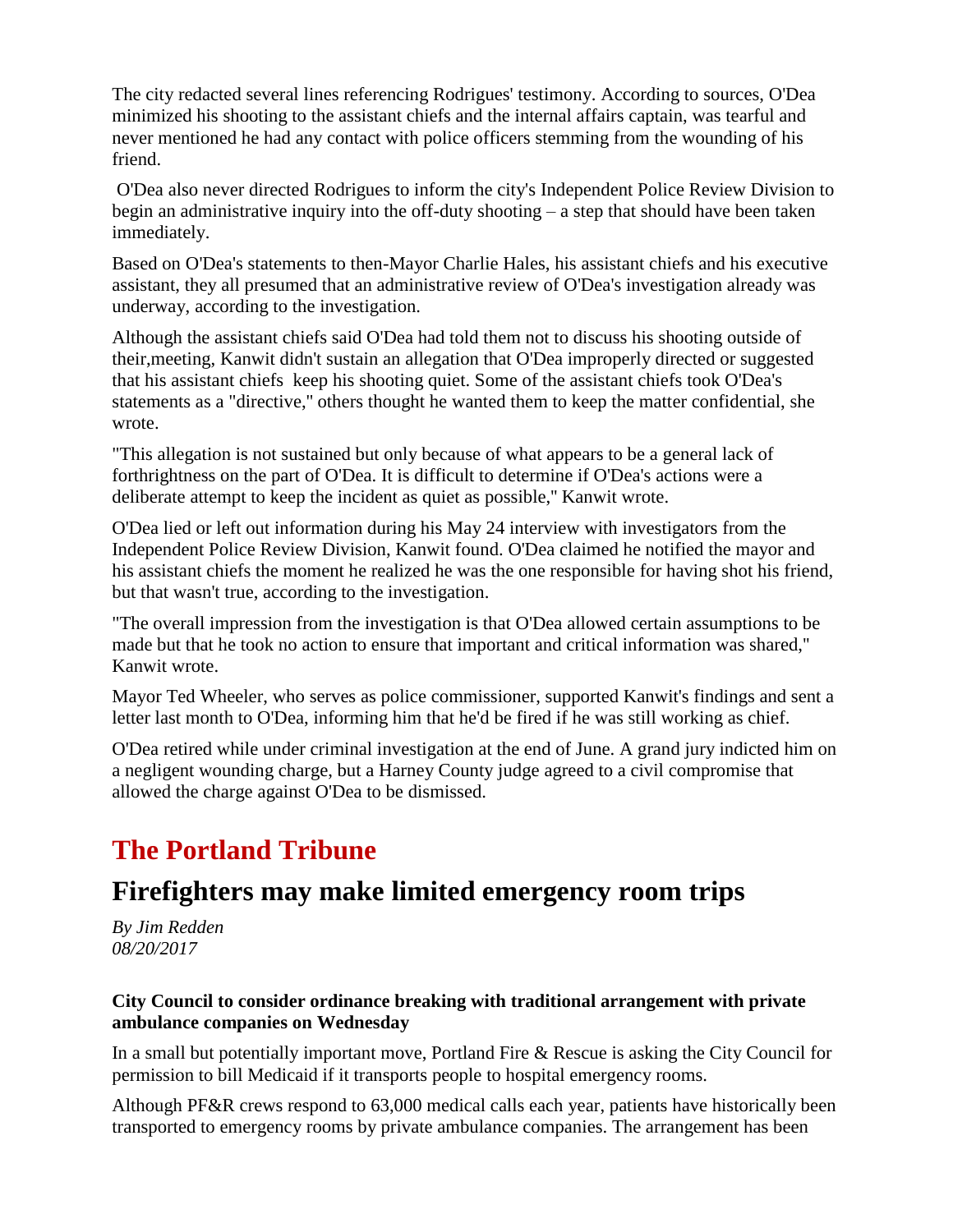questioned by some because PF&R crews and private ambulances respond to almost every medical call at about the same time.

City officials have discussed authorizing PF&R to do the transporting for several years. Interest has grown since the passage of the Affordable Care Act, which authortized Medicaid to pay for such trips when the patients do not have private insurance.

An ordinance to be be discussed by the council on Wednesday would authorized PF&R to transport patients to emergency rooms "in unique and unusual circumstances." They are described as "high transport demand resulting from a major incident, excessive ambulance response delays caused by extreme weather, or a delayed ambulance response for a critical patient."

According to the ordinance, transport fees in Multnomah County are set by the Multnomah County Contract Compliance and Rate Regulation Committee. Current charges are \$1,008 plus \$23.17 per mile. An impact statement accompanying the ordinance estimates PF&R could collect approximately \$10,000 a year in additional revenue if the ordinance passes.

No additional PF&R employees would need to be hired, the impact statement says.

You can read the proposed ordinance and impact statement at [www.portlandoregon.gov/auditor/article/651754.](http://www.portlandoregon.gov/auditor/article/651754.)

## **The Portland Mercury**

### **Former Chief Larry O'Dea Allowed Subordinates to Believe He Was Being Investigated For Shooting a Friend. He Wasn't.**

*By Dirk VanderHart 08/18/2017*

In the days after he mistakenly shot a friend in the back, former Police Chief Larry O'Dea allowed those around him to believe criminal and internal investigations into the matter were playing out, even though they weren't.

That's a central conclusion of a findings memo [\[PDF\]](http://www.portlandmercury.com/images/blogimages/2017/08/18/1503090143-o_dea_finding_clean.pdf) City Human Resources Director Anna Kanwit issued to Mayor Ted Wheeler in June, concluding O'Dea had thrice breached city rules after the April 21, 2016 shooting—violations that included lying to investigators, bringing reproach upon the city, and not giving proper notification about the incident.

The *Mercury* [first reported](http://www.portlandmercury.com/blogtown/2017/08/16/19242264/former-police-chief-larry-odea-lied-to-city-investigators-multiple-times-officials-conclude) the findings on Wednesday, but Kanwit's memo, obtained this afternoon via public records request, offers more detail. Though riddled with lawyers' redactions, the memo summarizes an investigation the city's Independent Police Review conducted into the incident.

An overarching conclusion of the document: "The overall impression from the investigation is that O'Dea allowed certain assumptions to be made but that he took no action to ensure that important and critical information was shared."

On April 21, 2016, O'Dea was camping with friends in Harney County. The group was shooting at ground squirrels when the former chief's rifle apparently misfired, striking a friend named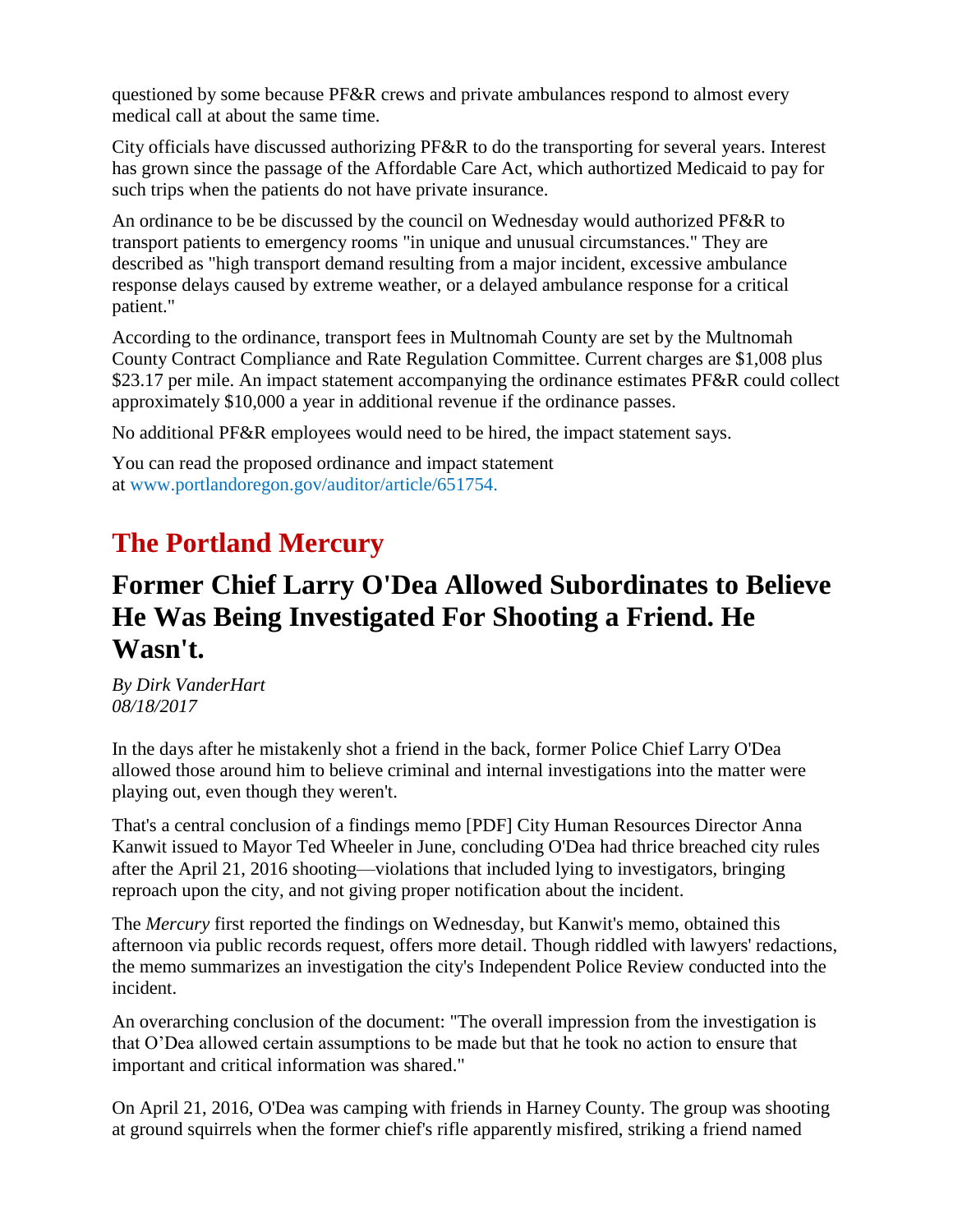Robert Dempsey in the back. O'Dea told a responding sheriff's deputy that Dempsey might have shot himself while trying to re-holster a pistol, and has said he didn't actually realize he was the shooter until days later.

O'Dea alerted then-Mayor Charlie Hales, his assistant chiefs, and the police bureau's internal affairs captain to the matter on April 25, 2016. But Harney County deputies wouldn't find out about O'Dea's involvement [until May 16.](http://www.oregonlive.com/portland/index.ssf/2016/05/portland_police_chief_at_first.html) And an internal investigation [didn't begin until May 23,](http://www.portlandmercury.com/news/2016/06/01/18155701/did-larry-odeas-shooting-mistake-get-special-treatment) after word of the shooting had leaked to the press.

Kanwit's memo says a big reason for that lag was O'Dea. It lays out interviews with four former assistant chiefs—Bob Day, Donna Henderson, Mike Crebs, and Kevin Modica—about what O'Dea told them of the shooting on April 25, 2016.

Crebs told investigators that upon hearing O'Dea's account, he assumed authorities in Harney County understood he'd been the one to shoot Dempsey. "During Crebs' second interview he expressed surprise that the deputy had not known O'Dea was the shooter," the memo reads.

Henderson, too, told investigators she assumed an investigation had begun, since O'Dea said he'd told the bureau's Professional Standards Division about the matter (which he had).

"O'Dea asked the ACs to keep the incident to themselves," the memo says, paraphrasing Henderson.

Day recounted O'Dea being more vague in the matter. "AC Day reported that O'Dea said he may have been responsible for the shooting after reflecting on the incident over the weekend," the memo says. "Day also noted that the assistant chiefs had a responsibility to act if they thought the chief had engaged in wrongdoing but Day believed the chief and [Professional Standards Capt. Derek] Rodrigues were taking the appropriate steps."

All four assistant chiefs recounted, in some form, O'Dea asking them to keep the matter quiet. And O'Dea agreed, telling investigators that "he also told the ACs the investigation was ongoing so they needed to keep the information secure," the memo says.

In fact, no investigation would begin for weeks. Harney County deputies only learned that O'Dea was the shooter when they were able to interview Dempsey about the matter in mid-May. And despite the fact that O'Dea reported the matter to Rodrigues on April 25, it took even longer for an internal investigation to begin. The Independent Police Review, which wound up investigating, wasn't told about the matter until after it became public knowledge on May 20, 2016, via a report in *Willamette Week*.

Both Kanwit and Wheeler found O'Dea had brought discredit the bureau via the shooting particularly because it took so long to become public. They also found he didn't properly report the matter, though the details surrounding that allegation are heavily redacted in the findings memo. And perhaps most damningly, Kanwit and Wheeler found O'Dea had misled IPR investigators about the nature of his conversation with his assistant chiefs (again the precise details of his lies are hard to parse because of redactions).

A fourth allegation against O'Dea—that he improperly instructed his subordinates not to speak of the matter—wasn't sustained by Kanwit, though only because of a technicality.

"This allegation is not sustained but only because of what appears to be a general lack of forthrightness on the part of O'Dea, it is difficult to determine if O'Dea's actions were a deliberate attempt to keep the incident as quiet as possible," the memo reads.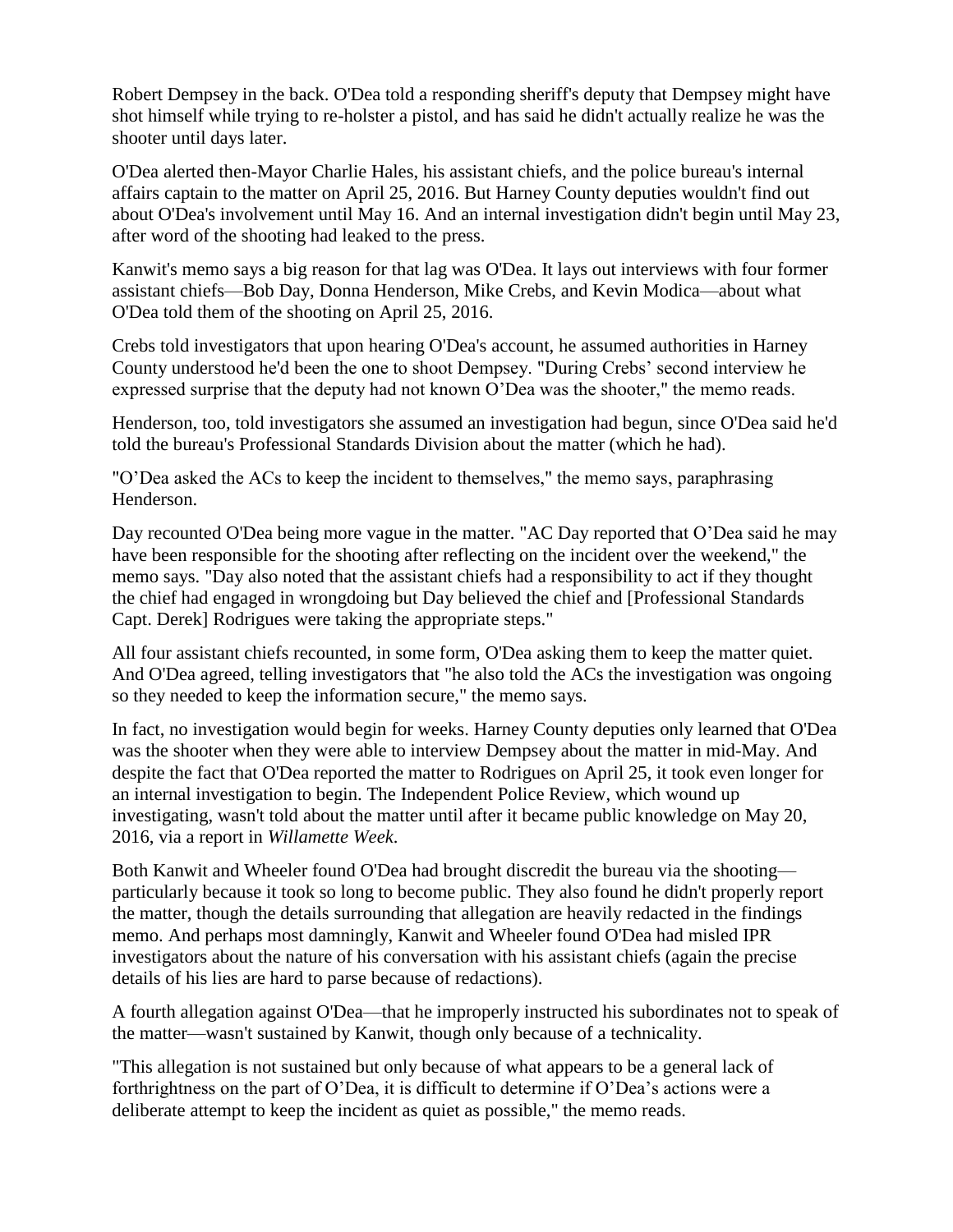One big remaining question in this incident: Why it took so long for an internal investigation to begin after O'Dea informed Rodrigues about the matter. Rodrigues' actions have also been investigated, though no findings have been made public.

As we noted Monday, O'Dea was found to have violated city policy in another case, where he failed to launch an investigation into a subordinate's complaints about inappropriate comments she received. As with with shooting investigation, O'Dea was found to have lied to investigators looking into that matter—a fireable offense.

"If you were still employed by the police bureau," Wheeler wrote to O'Dea in a letter last month, "I would terminate your employment."

## **The Daily Journal of Commerce**

### **Central City plan heads for council hearings**

*By Chuck Slothower 08/18/2017*

The city of Portland's Central City 2035 plan is approaching City Council consideration after years of work.

The overhaul of the city's planning framework for Portland's core encompasses proposed changes to zoning, building height limits and floor-to-area ratio, which prescribes how large buildings can be constructed on sites.

The plan comes from the city's Planning and Sustainability Commission and staff from the Bureau of Planning and Sustainability, Bureau of Transportation, and other agencies. It stems from the Central City Concept Plan in 2010, which led to a series of quadrant plans for portions of Portland's core.

The sweeping 2035 plan covers everything from river setbacks to glazed windows intended to reduce bird strikes. It's so large that it's not available from the city's website in a single document; instead, it's broken into several volumes.

The plan envisions a future Portland where 80 percent of residents get to their Central City jobs taking public transit, biking, walking or car-pooling. Docks on the Willamette River provide access to swimming. Paths line the river for pedestrians.

It calls for increased density in much of downtown, along the riverfront and surrounding the transit mall. It reduces allowable heights in certain historic districts, and in other areas to protect views.

City staffers are expecting voluminous public testimony at a Sept. 7 hearing. Other public hearings will follow before an anticipated City Council vote in January 2018. The timeline anticipates a March 1, 2018, effective date.

Some of the fiercest opposition to the plan has come from property owners of parcels where the maximum allowable building height has been reduced. In some instances, the reduction is